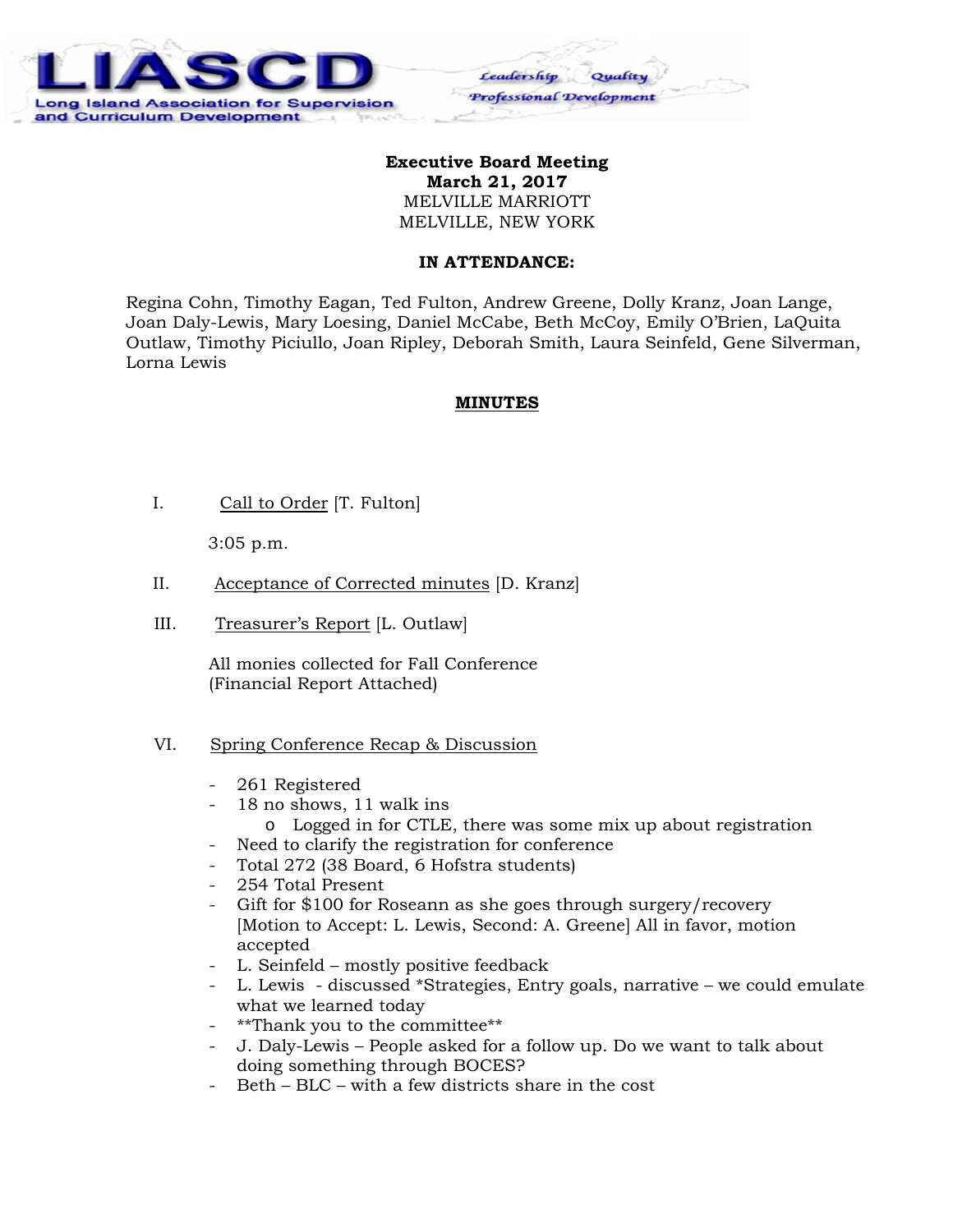## VII. Hattie Update [T. Fulton, E. Fusco, B. McCoy]

- M. Loesing Thank you to Beth
- 4 contracts to BOCES for approval; BOCES Board meeting to be held April 6, 2017
- We believe we will have teams coming, even from upstate
- Early Bird
	- o \$299 per person
		- 2 books & lunch
- We need 250 participants
	- o We have a 60 day termination clause to help while we get to get to know the numbers
	- o Space will be available to hold up to 650 people
	- T. Fulton: We believe we will have the numbers
- B. McCoy: The survey revealed that 50% will bring teams of people
- J. Ripley: Important to publicize with video clips on lists, etc.
- T. Piciullo: Create a webpage that will link back to us
- $J.$  Ripley: Title IIA = money
	- o Hotel Information group rates
	- o \$32,000 on the hook
	- o Invite NYSED for stature
	- o Have a commissioner come as well
	- o Reach out to schools of education, and promote this as well
- R. Cohen: Breakfast at Mackie Center/Lunch back to Mackie
- B. McCoy: \$33 Total for breakfast and lunch
- VIII. Spring Networking 2017 Update [Smith]
	- Thursday 5/18/17 @ Marriott from 4:30-6:30p.m. o Science & Social Studies
	- Similar to the Fall Networking with sharing and learning from each other
	- M. Loesing: We will do a lab
	- We may need 1 meeting to get all of the logistics
- IX. Fall 2017 Conference Update [Loesing/Smith]
	- The date will be  $09/29/2017$
	- D. Smith: \*Looking for and receiving proposals
	- L. Lewis: Align with the revised ELA & Math standards and new assessments for 2018-2019
	- Key leaders who have been working on ELA are rewriting. Worth looking at Building Capacity for the standards
	- M. Loesing: We will look for Math Leaders to be present
	- T. Fulton: Bill Johnson, lifetime achievement and thoughts on what is important. Equality for all students and Digital Leadership
	- D. Smith: Vision for tomorrow for Long Island students. The planning committee will work on the details.
		- o Opportunity to reframe with SED and updates
		- o "Evolving Leadership for Tomorrow"
			- Educational leadership, leadership for our future.
	- L. Lewis: "SED for breakouts", Lorna will help with the names of the people
	- J Ripley: If we need to make suggestions to help the committee to be mindful of the thinking of the board
	- J. Klomp: Research shows, people value what they pay for. Can we marry the two (2) fall Conferences together?
	- A. Greene: Should this be a summer budget meeting work?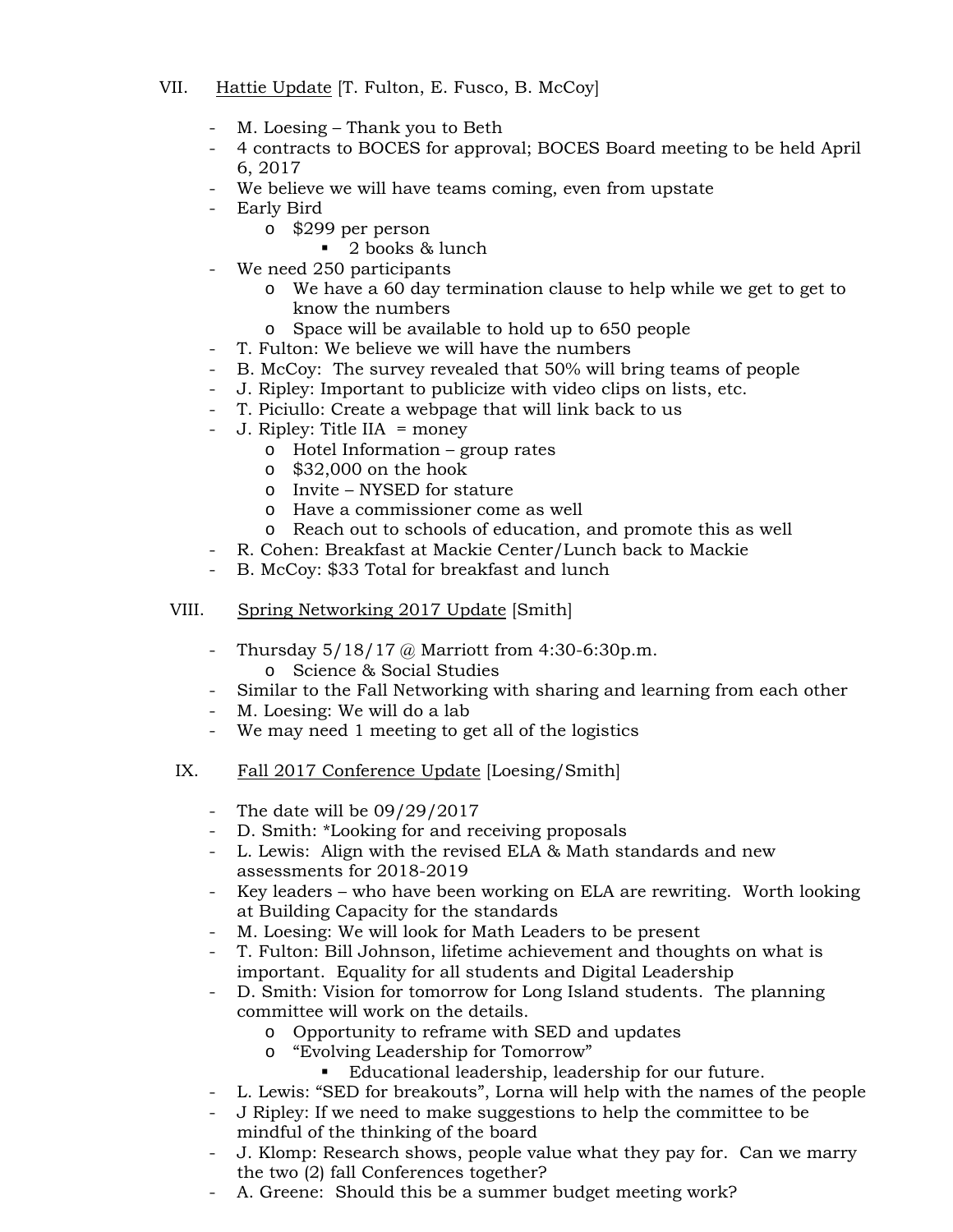- J. Ripley: Could we have a coupon for this?
- X. Spring Conference 2018 Update [Fulton]
	- There will be a team for Digital Citizenship for the keynotes
	- J Ripley: We have teacher leaders who will present
	- J. Lange: Historian Role we talked about Ira Schwartz and publishing his poems. She will be happy to work on that.
	- J. Daly-Lewis: Will write a poem to honor Ira Schwartz
	- B. McCoy: We may have people who could do pathways to graduation and Science SED person

## XI. EOY Dinner (Fulton)

- June 30, 2017 at 5p.m. @ Blackstone's

## XII. Calendar [T. Fulton]

- a. Spring Networking May 18, 2017, 4:30-6:30 pm @ Marriott
- b. EOY Dinner and Meeting June 30, 2017 5p.m. @ Blackstone's
- c. Retreat July6, 2017
- d. Fall Conference 2017 September 29, 2017
- e. Fall Networking TBD
- f. Hattie Conference October 10, 2017
- g. Spring Conference 2018 March 9th, 2018 with Fisher
- h. Spring Networking 2018 TBD

## XIII. Retreat 2017 [Fulton]

- July 6, 2017 12 Noon, possibly in Farmingdale Board Room
- T. Fulton: Judy Hynes afterschool programs would like clarification for hours for credit.
	- o Need internship hours
	- o We will send this through BOCES to SED
- A Greene: Will send Stony Brook August retreat information out to all

# XIV. Good and Welfare

- TP = VP Elect
- Tania is being added to the board
- Roseann will be invited to end of year dinner
- Dr. Secaur recognition

Motion to Adjourn: [M. Loesing, Second: R. Cohn]